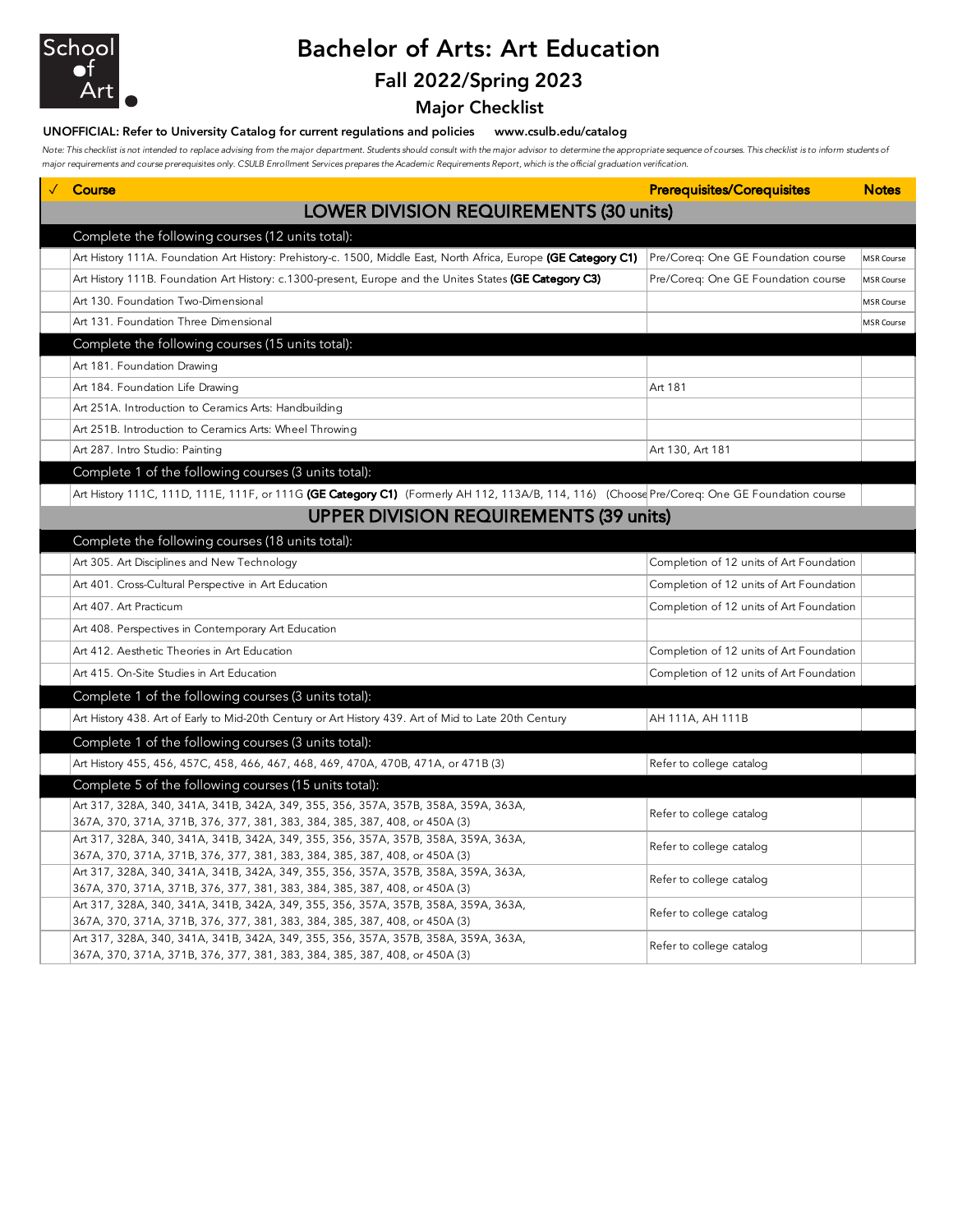

# AH (Upper Division Art History 300-400 Level) | | Upper Division Studio Art Elective Options

### Take 1 of the following courses: Take 1 of the following courses: Take 5 of the following courses:

AH 439. Art of Midt oLate Twentieth Century Art 342A. Core Studio: Photography - Color

AH 455. Traditional Art of Aftrica: A Thematic Approach Art 377. Core Studio: Printmaking - Silkscreen AH 456. American Indian Art: Western Perspectives Art 371A. Core Studio: Illustration - 1 AH 457C. Pre-Columbian Art Art 371B. Core Studio: Illustration - 2 AH 458. Art of Latin America: 1800–1940 ART 381. Core Studio: Drawing AH 466. Buddhist Art of India and S.E. Asia Art 383. Core Studio: Painting - Life AH 467. Hindu and Islamic Art of India Art 384. Core Studio: Drawing - Life AH 468. Early Chinese Art **Art 385. Watercolor Painting** AH. 469. Later Chinese Art **Art 387. Core Studio: Painting** AH 470A. Japanese Buddhist Art to 1500 Art 317. Core Studio: Fiber - Dyeing AH 471A. Modern Japanese Graphic Art Art Art 341A. Core Studio: Ceramic Arts - Handbuilding AH 471B. Modern Japanese Plastic Art Art 341B. Core Studio: Ceramic Arts - Wheel Throwing

### Art Education Courses

Art 305. Art Disciplines and New Technology Art 357B. Core Studio: Metals - Design Art 401. Cross Cultural and Community-based Practices **Art 358A. Core Studio: Metals - Metalsmithing** Art 407. Art Practicum Art 359A. Architectural Metalwork and Blacksmithing Art 408. Perspectives in Contemporary Art Education Art Art 363A. Advanced Studio Sculpture - Practice Lab Art 412. Aesthetic Theories and Art Education Art 367A. Core Studio: Sculpture - Mold-making Art 415. On-Site Studies in Art Education Art Art 450A. Advanced Studio: Sculpture - Installation

## Credential Courses (not required for B.A. degree)

## Crendential Courses are ELECTIVES for the BA in Art Education

- EDSS 300A. Introduction to Teaching Art
- EDSE 435. Intercultural Education
- ED P 301., 302., or 305. Educational Psychology
- EDSP 355B. Collaborative Models of Inclusive Education
- HSC 411B. Health Science for Secondary Teachers
- EDSE 436. Curriculum, Instruction, Assessment, and Classroom Management
- EDSE 457. Reading and Writing in the Secondary School
- EDSS 450A. Curriculum and Methods in Teaching Art
- EDSS 473A. Student Teaching Seminar
- EDSS 472 A., B., C. Student Teaching

AH 438. Art of Early to Mid Twentieth Century Art 340. Core Studio: Photography - Darkroom Art 370.Core Studio: Printmaking Take 1 of the following courses: Art 376. Core Studio: Printmaking - Relief AH 470B. Japanese Art 1500–1868 Art 328A. Core Studio: Fiber - Sculpture/Material Studios I Art 355. Enameling Art 356. Jewelry Casting Take ALL of the following courses: Art 357A. Core Studio: Metals - Jewelry